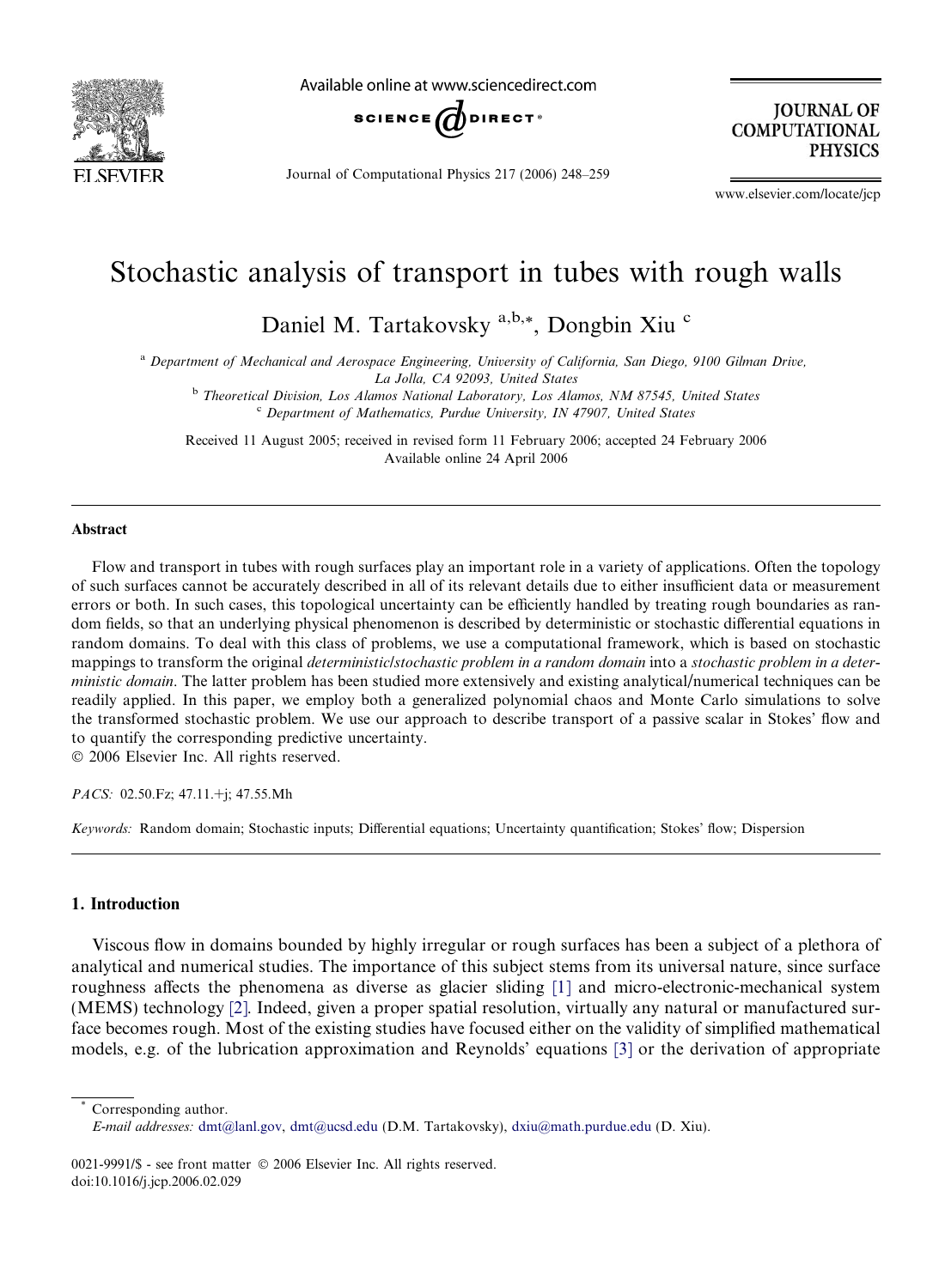<span id="page-1-0"></span>boundary conditions [\[4–6\]](#page-11-0) or on the effects of roughness on fluid behavior [\[7,8\]](#page-11-0). This study deals with the previously unresolved issue of uncertainty quantification for viscous flow and transport in domains with rough surfaces, whose exact topology cannot be ascertained due to the lack of sufficient information and/or measurement errors.

The emphasis on uncertainty quantification suggests the use of probabilistic descriptions of rough surfaces. Such descriptions allow for more realistic, data-driven representations of surfaces roughness [\[9\].](#page-11-0) This is in contrast to deterministic conceptualizations that treat rough boundaries as sinusoidal surfaces [\[7,8\]](#page-11-0), a surface with a large number of periodically distributed humps [\[10,6\]](#page-11-0), and self-similar and fractal surfaces [\[7\]](#page-11-0). Of course, not every stochastic representation of rough surfaces is conducive to uncertainty quantifications. For example, random fractals [\[11\]](#page-11-0) or fractional Brownian motion [\[12\],](#page-11-0) which were used to represent rough surfaces, are not readily amenable to parameterization by data. Likewise, the representation of a rough surface as a Gaussian random field with a linear autocorrelation function [\[13\]](#page-11-0) might conflict with data. One of the goals of this study is to propose a methodology for uncertainty quantification that is flexible enough to allow for non-trivial probabilistic descriptions of rough surfaces that are determined by data.

The adoption of a probabilistic framework to describe rough surfaces makes even an essentially deterministic problem stochastic. In this paper, we use the computational framework first proposed in [\[14\]](#page-11-0) that is applicable to a wide class of deterministic and stochastic differential equations defined on domains with random (rough) boundaries. A key component of this framework is the use of robust stochastic mappings to transform an original deterministic or stochastic differential equation defined on a random domain into a stochastic differential equation defined on a deterministic domain. This allows one to employ well-developed theoretical and numerical techniques for solving stochastic differential equations in deterministic domains. While in [\[14\]](#page-11-0) we defined the stochastic mappings as numerical solutions of Laplace's equations, here we introduce an analytical mapping. Another important difference is that the present study deals with stochastic parabolic equations, while [\[14\]](#page-11-0) dealt with deterministic elliptic problems.

In Section 2, we formulate a random domain problem, which describes transport of a passive scalar in Stokes' flow in a tube, whose rough surface is modeled as a random field. Our mathematical model consists of an advection–diffusion equation whose Stokes' velocity is computed via the lubrication approximation [\[15\]](#page-11-0). A computational approach that allows us both to predict the dynamics of a passive scalar and to quantify the corresponding predictive uncertainty is presented in Section [3.](#page-3-0) This approach involves an analytical stochastic mapping, a parameterization of a tube's random surface (Section [3.1\)](#page-4-0), and a numerical solution of the transformed stochastic transport equation by means of the generalized polynomial chaos (Section [3.2\)](#page-6-0). The simulation results and their analysis are reported in Section [4](#page-7-0). We conclude by listing in Section [5](#page-9-0) a few open issues that remain to be studied.

## 2. Problem formulation

We consider transport of a passive scalar in a low Reynolds number steady-state flow in a pipe (capillary tube) V with a rough surface  $\partial V$  ([Fig. 1\)](#page-2-0). The concentration  $c(x, t)$  of a passive scalar is described by an advection– diffusion equation,

$$
\frac{\partial c}{\partial t} + \nabla \cdot (\mathbf{v}c) = D\nabla^2 c, \qquad x \in V, \quad t > 0,
$$
\n(1)

where D is the diffusion coefficient and  $v(x)$  is the velocity of a fluid. In a cylindrical coordinate system  $(r, \phi, z)$ , the surface of the pipe can be described by  $R = \overline{R} + \gamma(\phi, z)$ , where  $\overline{R}$  is the radius of the pipe ignoring roughness and  $\gamma(\phi, z)$  accounts for the roughness. Assuming the surface of the pipe to be impermeable,

$$
\frac{\partial c}{\partial r}(r=R) = 0.\tag{2}
$$

The boundary conditions for the concentration at the pipe's inlet ( $z = 0$ ) and outlet ( $z = \infty$ ) are

$$
c(r, \phi, 0; t) = C_0, \quad \frac{\partial c(r, \phi, \infty; t)}{\partial z} = 0, \qquad 0 < r < R, \quad 0 \leq \phi \leq 2\pi, \quad t > 0. \tag{3}
$$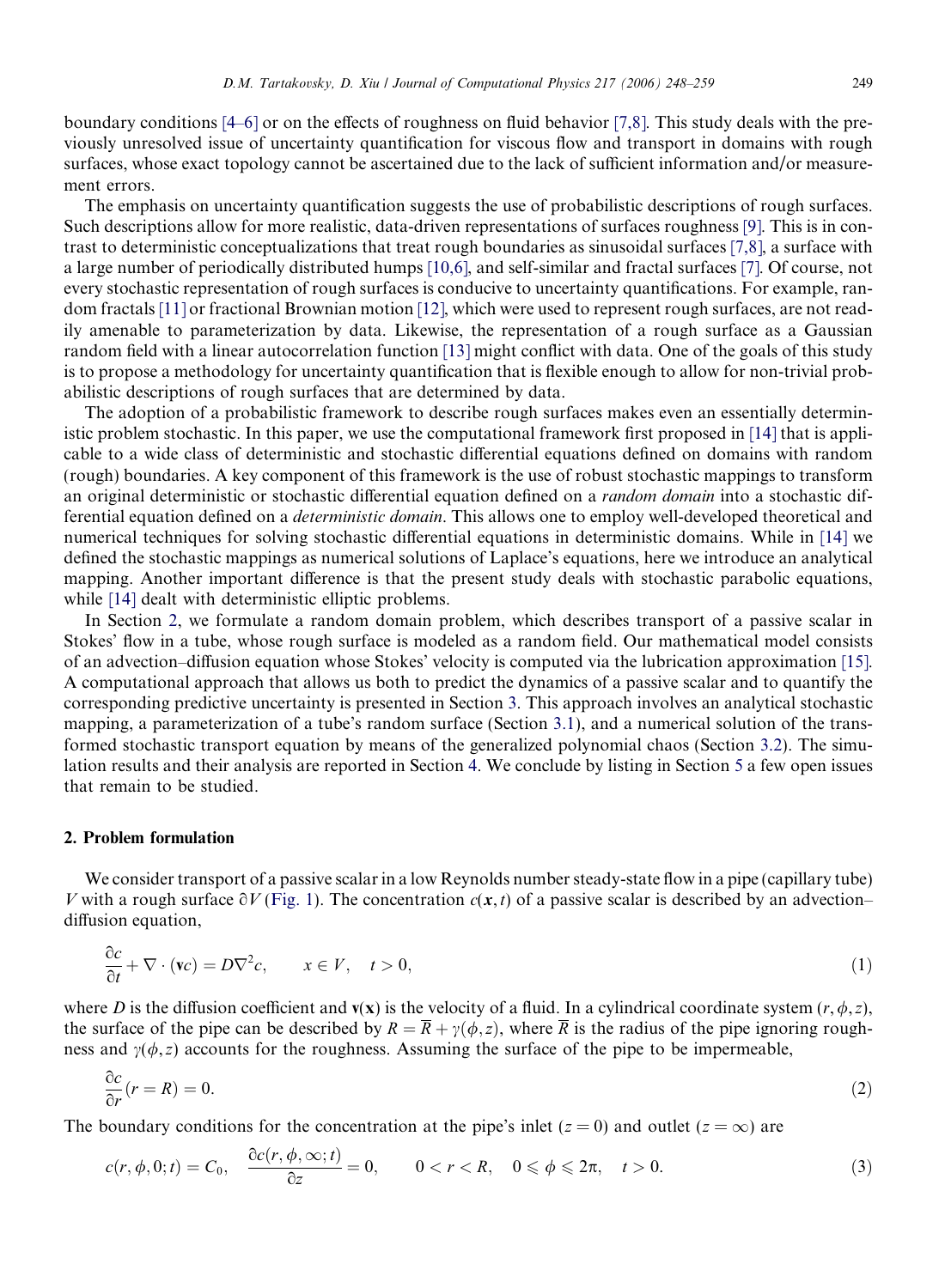<span id="page-2-0"></span>

Fig. 1. A schematic representation of a tube whose surface exhibits roughness in both longitudinal (z) and angular ( $\phi$ ) directions. The figure on the right shows a few realizations of the tube's cross-section, which is treated as a random field.

The initial concentration is

$$
c(r, \phi, z; 0) = 0, \qquad 0 < r < R, \quad 0 \leq \phi \leq 2\pi, \quad z > 0. \tag{4}
$$

The fluid velocity v is governed by Stokes' equations,

$$
\nabla \cdot \mathbf{v} = 0, \quad \text{and} \quad \mu \nabla^2 \mathbf{v} = \nabla p,\tag{5}
$$

where  $\mu$  and p denote the viscosity and density of a fluid, respectively. Eqs. (5) are subject to the no-slip boundary condition on the rough walls of the pipe,

$$
\mathbf{v}(r=R) = 0.\tag{6}
$$

Finally, it is assumed that the pressure drop along the pipe is constant,

$$
\frac{\mathrm{d}p}{\mathrm{d}z} = -J.\tag{7}
$$

Since the surface roughness is much smaller than the radius of the pipe,  $\gamma \ll R$ , we employ a lubrication approximation [\[15\],](#page-11-0) which assumes that flow is essentially horizontal ( $v_r = v_\phi = 0$ ), so that the direct integration of (5) gives the parabolic distribution of the velocity

$$
v_z = J \frac{R^2 - r^2}{4\mu}.
$$
\n(8)

The accuracy and validity of a similar approximation for flow between two rough plates were investigated numerically in [\[16,17\]](#page-11-0).

Eqs. [\(1\) and \(8\)](#page-1-0) served as a basis for the Taylor's pioneering analysis of solute transport in tubes with smooth walls [\[18\]](#page-11-0). In this study, we extend this analysis to account for the wall's roughness. To do so, we treat the surface of the pipe, i.e.,  $R(\phi, z)$  or, equivalently,  $\gamma(\phi, z)$ , as a random field. This recasts the advection– diffusion problem [\(1\) and \(8\)](#page-1-0) as a stochastic partial differential equation

$$
\frac{1}{D}\frac{\partial c}{\partial t} + J\frac{R^2 - r^2}{4D\mu}\frac{\partial c}{\partial z} = \frac{1}{r}\frac{\partial}{\partial r}\left(r\frac{\partial c}{\partial r}\right) + \frac{1}{r^2}\frac{\partial^2 c}{\partial \phi^2} + \frac{\partial^2 c}{\partial z^2}
$$
\n<sup>(9)</sup>

defined on the random domain V. In dimensionless form, this problem can be formulated as follows.

Let  $\omega \in \Omega$  be a random realization drawn from a complete probability space  $(\Omega, \mathscr{A}, \mathscr{P})$ , whose event space  $\Omega$  generates its  $\sigma$ -algebra  $\mathscr{A} \subset 2^{\Omega}$  and is characterized by a probability measure  $\mathscr{P}$ . For all  $\omega \in \Omega$ , let  $V(\omega) \subset \mathbb{R}^3$  be a three-dimensional random domain bounded by boundary  $\partial V(\omega)$ , some or all of whose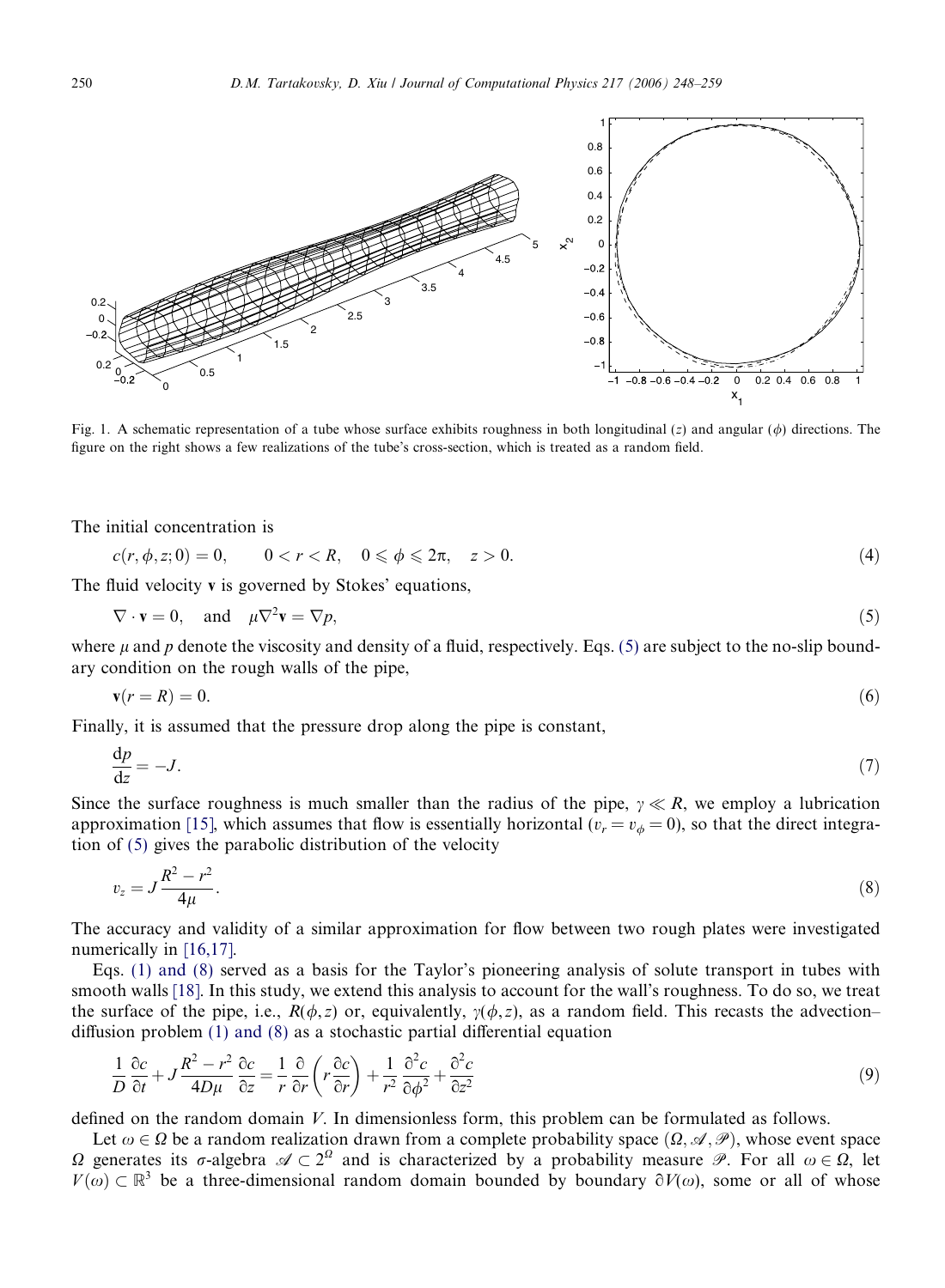<span id="page-3-0"></span>segments are random. For P-almost everywhere (a.e.) in  $\Omega$ , we look for a stochastic solution  $c_d(r_d, \phi, z_d, t; \omega)$ of the advection–diffusion equation

$$
\frac{\partial c_d}{\partial t_d} + Pe \frac{R_d^2 - r_d^2}{4} \frac{\partial c_d}{\partial z_d} = \frac{1}{r_d} \frac{\partial}{\partial r_d} \left( r_d \frac{\partial c_d}{\partial r_d} \right) + \frac{1}{r_d^2} \frac{\partial^2 c_d}{\partial \phi^2} + \frac{\partial^2 c_d}{\partial z_d^2}
$$
(10)

subject to the boundary conditions

$$
\frac{\partial c_d}{\partial r_d}(R_d, \phi, z_d, t_d; \omega) = 0, \quad c_d(r_d, \phi, 0, t_d; \omega) = 1, \quad \frac{\partial c_d(r_d, \phi, z_d \gg 1, t_d; \omega)}{\partial z_d} = 0 \tag{11}
$$

and the initial condition

$$
c_{d}(r_{d}, \phi, z_{d}, 0; \omega) = 0, \qquad 0 < r_{d} < R_{d}, \quad 0 \leq \phi \leq 2\pi, \quad z_{d} > 0.
$$
 (12)

Here

$$
c_{\rm d} = \frac{c}{C_0}, \quad Pe = \frac{\overline{R}^3 J}{D\mu}, \quad t_{\rm d} = \frac{Dt}{\overline{R}^2}, \quad r_{\rm d} = \frac{r}{\overline{R}}, \quad z_{\rm d} = \frac{z}{\overline{R}}, \quad R_{\rm d} = 1 + \epsilon, \quad \epsilon = \frac{\gamma}{\overline{R}}.\tag{13}
$$

Note that in this formulation, the only source of randomness stems from the wall roughness, i.e., from  $R_d(\phi, z_d; \omega) = 1 + \epsilon(\phi, z_d; \omega)$ . We assume that  $\epsilon(\phi, z_d; \omega)$  is sufficiently regular, and the corresponding boundary conditions are properly posed, to guarantee the well-posedness a.e.  $\omega \in \Omega$  of the problem (10)–(12).

### 3. Computational approach

Following [\[14\],](#page-11-0) we pursue a computational approach that consists of the following two steps. First, we introduce a one-to-one mapping function that maps the random domain  $V(\omega)$  onto a deterministic domain E. Then we solve the resulting stochastic problem in a deterministic domain. Such an approach allows one to use the relatively mature theory of stochastic partial differential equations in fixed deterministic domains to solve differential equations on random domains, the class of problems that has not been systematically analyzed.

In [\[14\]](#page-11-0), we introduced a stochastic mapping based on solutions of Laplace's equations. Here we explore an analytical mapping

$$
r_{d} = R_{d}(\xi_{2}, \xi_{3})\xi_{1}, \qquad \phi = \xi_{2}, \qquad z_{d} = \xi_{3}, \tag{14}
$$

which maps random domain  $V(\omega)$  onto a deterministic cylinder of unit radius, and the problem (10)–(12) onto a stochastic differential equation (see Appendix A)

$$
\frac{\partial c_d}{\partial t_d} + \frac{PeR_d^2}{4} \frac{1 - \xi_1^2}{h_3} \frac{\partial c_d}{\partial \xi_3} = \frac{1}{h_1 h_2 h_3} \left[ \frac{\partial}{\partial \xi_1} \left( \frac{h_2 h_3}{h_1} \frac{\partial c_d}{\partial \xi_1} \right) + \frac{\partial}{\partial \xi_2} \left( \frac{h_1 h_3}{h_2} \frac{\partial c_d}{\partial \xi_2} \right) + \frac{\partial}{\partial \xi_3} \left( \frac{h_1 h_2}{h_3} \frac{\partial c_d}{\partial \xi_3} \right) \right]
$$
(15)

subject to the boundary conditions

$$
\frac{\partial c_d}{\partial \xi_1}(1, \xi_2, \xi_3, t_d; \omega) = 0, \quad c_d(\xi_1, \xi_2, 0, t_d; \omega) = 1, \quad \frac{\partial c_d(\xi_1, \xi_2, \xi_3 \gg 1, t_d; \omega)}{\partial \xi_3} = 0 \tag{16}
$$

and the initial condition

$$
c_{\rm d}(\xi_1, \xi_2, \xi_3, 0; \omega) = 0. \tag{17}
$$

Here  $\xi_1$  is a random variable,  $\xi_2$  and  $\xi_3$  are deterministic, and

$$
h_1 = R_d(\xi_2, \xi_3), \quad h_2 = \xi_1 \sqrt{\left(\frac{\partial \epsilon}{\partial \xi_2}\right)^2 + R_d^2}, \quad h_3 = \sqrt{\xi_1^2 \left(\frac{\partial \epsilon}{\partial \xi_3}\right)^2 + 1}.
$$
\n(18)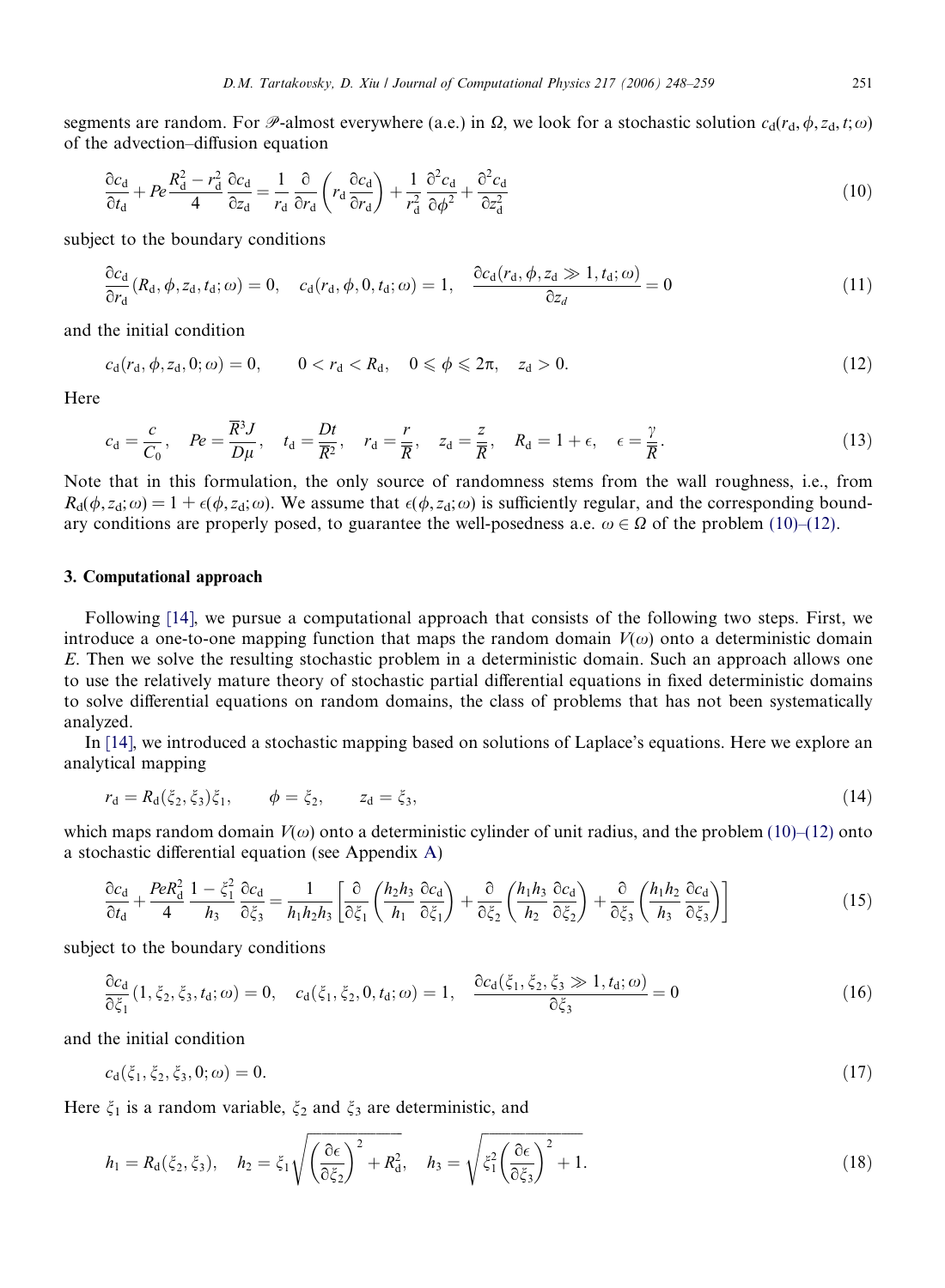#### <span id="page-4-0"></span>3.1. Parameterization of random surface

To make computation tractable, we assume that the zero-mean random field  $\epsilon(\xi_2, \xi_3; \omega)$  can be approximated by

$$
\epsilon(\xi_2, \xi_3; \omega) \approx \epsilon_{\phi}(\xi_2; \omega) \epsilon_z(\xi_3; \omega), \tag{19}
$$

where  $\epsilon_{\phi}$  and  $\epsilon_{z}$  are two statistically independent random fields. Then the parameterization of the random surface  $R_d = 1 + \epsilon$  consists of the following steps.

First, we represent fluctuation terms as functions of a finite number  $K \geq 1$  of mutually uncorrelated random variables  $Y_1(\omega), \ldots, Y_K(\omega)$  with zero mean and unit variance, so that  $\epsilon_{\phi}(\xi_2; \omega)$  and  $\epsilon_{z}(\xi_3; \omega)$  in (19) can be written as

$$
\epsilon_z(\xi_3;\omega) \approx \sum_{k=1}^{K_z} \hat{\epsilon}_{z_k}(\xi_3) Y_k(\omega) \tag{20}
$$

and

$$
\epsilon_{\phi}(\xi_2;\omega) \approx \sum_{k=K_z+1}^K \hat{\epsilon}_{\phi_k}(\xi_2) Y_k(\omega). \tag{21}
$$

The representation (21) and (20) is an approximation, whose accuracy and robustness are the subject of ongoing research in the field of numerical generation of random processes. If these processes are non-Gaussian, this task becomes particularly challenging [\[19–22\]](#page-11-0). (In such cases, the goal is often reduced to approximating pointwise marginal distribution functions and two-point covariance functions.) An analysis of the errors induced by the finite-term representations in (21) and (20), as well as of their efficiency, lies beyond the scope of this paper. Instead we refer the interested readers to the references mentioned above.

Second, we choose  $\hat{\epsilon}_{z_k}$  and  $\hat{\epsilon}_{\phi_k}$  to satisfy prescribed accuracy. One popular choice is the Karhunen–Loève (KL) decomposition [\[23\],](#page-11-0) which is an optimal decomposition in term of the mean-square approximation error and has been used extensively to represent random inputs [\[24–26\].](#page-11-0) Other types of decomposition also can be employed. In this paper, we explore both the KL expansion and a Fourier expansion described below.

### 3.1.1. Parameterization of the longitudinal roughness

Let the random field  $\epsilon_z(\xi_3,\omega)$  have zero mean  $\langle \epsilon_z(\xi_3;\omega) \rangle = 0$  and an exponential two-point covariance function

$$
C_z(\xi_3,\zeta_3) = \mathbb{E}[\epsilon_z(\xi_3;\omega)\epsilon_z(\zeta_3;\omega)] = \sigma_z^2 \exp\left(-\frac{|\xi_3-\zeta_3|}{l_z}\right),\tag{22}
$$

where  $\sigma_z^2$  and  $l_z > 0$  are the variance and correlation length of the wall roughness in the longitudinal direction, respectively. In the computational examples below, we set  $l<sub>z</sub> = 1$ , which corresponds to a boundary of moderate roughness.

In the finite-term Karhunen–Loève type expansion (20), the expansion coefficients  $\{\hat{\epsilon}_{z_k}\}_{k=1}^{K_z}$  are given by  $\hat{\epsilon}_{z_k}(\xi_3) = \sqrt{\lambda_{z_k}} \psi_{z_k}(\xi_3)$ , where  $\{\lambda_{z_k}, \psi_{z_k}(\xi_3)\}$  are the eigenvalues and eigenfunctions of the integral equations

$$
\int C_z(\xi_3,\zeta_3)\psi_{z_k}(\zeta_3)d\zeta_3=\lambda_{z_k}\psi_{z_k}(\xi_3), \quad k=1,\ldots,K_z.
$$
\n(23)

Then the decomposition (20) becomes

$$
\epsilon_z(\xi_3;\omega) \approx \sigma_z \sum_{k=1}^{K_z} \hat{\epsilon}_{z_k}(\xi_3) Y_k(\omega) = \sigma_z \sum_{k=1}^{K_z} \sqrt{\lambda_{z_k}} \psi_{z_k}(\xi_3) Y_k(\omega). \tag{24}
$$

We set  ${Y_k(\omega)}_{k=1}^{K_z}$  to be independent random variables uniformly distributed on (-1, 1), and use the parameter  $0 \leq \sigma_z \leq 1$  to control the maximum deviation of the rough surface.

It is worthwhile to stress again that the expansion (24) introduces two sources of errors – errors due to the finite  $K_z$ -term truncation and errors due to the assumption of independence of  $\{Y_k(\omega)\}\$ . The latter errors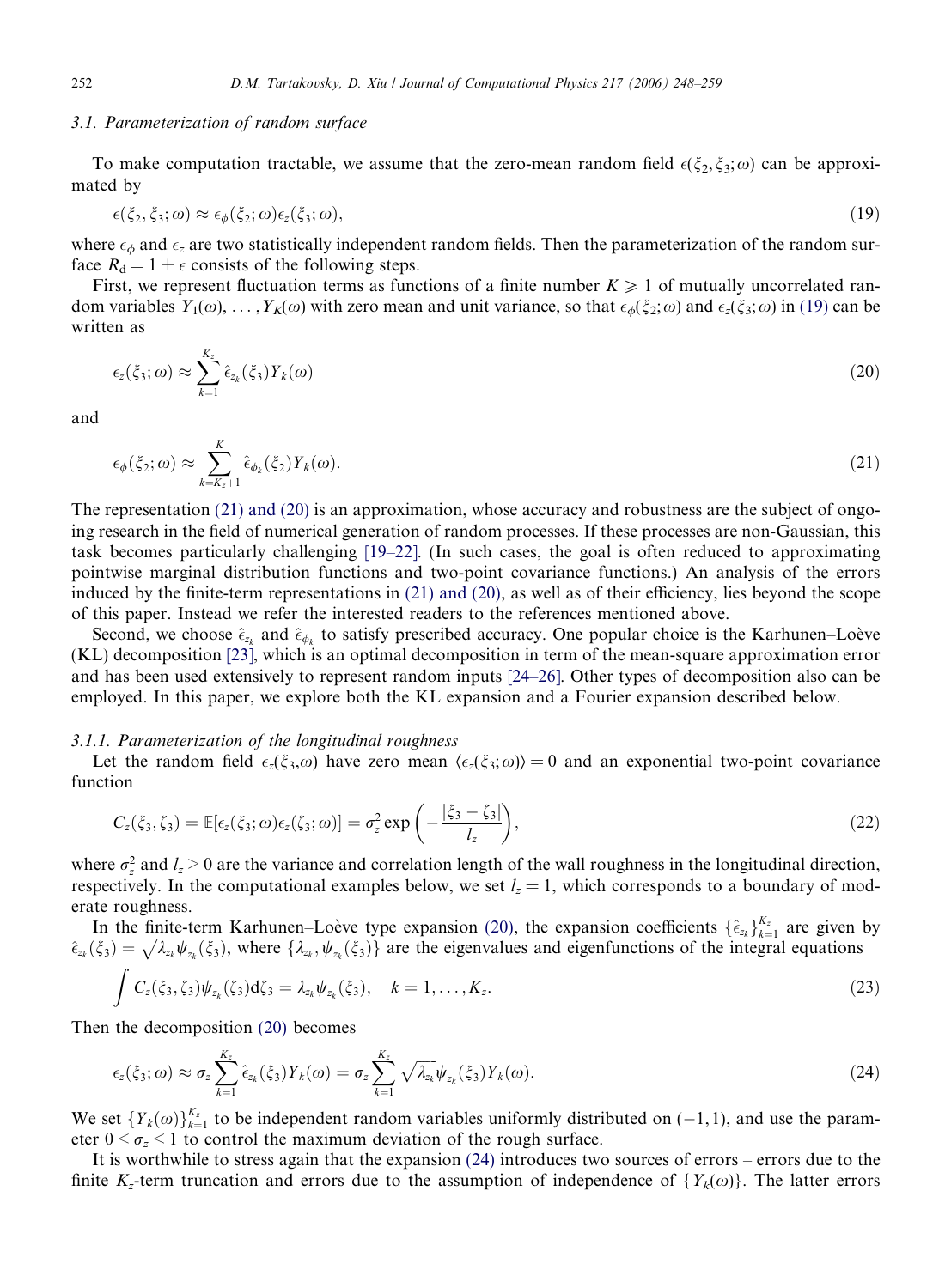vanish for Gaussian processes, for which the lack of correlation is equivalent to independence. In our simulations, extensive tests were conducted to conclude that  $K<sub>z</sub> = 4$  is sufficient to obtain results that are independent of resolution (in terms of the number of the KL modes).

## 3.1.2. Parameterization of the angular roughness

Let the random field  $\epsilon_{\phi}(\xi_2;\omega)$  have zero mean  $\langle \epsilon_{\phi}(\xi_2;\omega) \rangle = 0$  and its statistics be *rotationally invariant* on the circle, i.e.,  $\langle \epsilon_{\phi}(\xi_2; \omega) \epsilon_{\phi}(\zeta_2; \omega) \rangle = C_{\phi}(|\xi_2 - \zeta_2|)$ . Since the random field  $\epsilon(\xi_2; \omega)$  is periodic, a natural form of [\(21\)](#page-4-0) is given by a Fourier type expansion

$$
\epsilon_{\phi}(\xi_2;\omega) \approx \sigma_{\phi} \sum_{n=-N}^{N} \epsilon_{\phi_n}(\omega) e^{-in\xi_2}, \qquad (25)
$$

where  $0 < \sigma_{\phi} < 1$  specifies the maximum angular roughness, and the coefficients  $\epsilon_{\phi_n}(\omega) = \epsilon_{\phi_n}^{\mathbf{r}}(\omega) + i\epsilon_{\phi_n}^{\mathbf{r}}(\omega)$  are complex random variables. It is straightforward to show that if the real  $(\epsilon_{\phi_n}^r)$  and imaginary  $(\epsilon_{\phi_n}^i)$  components are both statistically independent for all *n* and have variances  $C_n/4$ , where

$$
C_n = \frac{1}{\pi} \int_0^{2\pi} C_\phi \cos(n\theta) \, d\theta \tag{26}
$$

are the coefficients of the Fourier cosine series of the covariance function  $C_\phi$ , then the random field  $\epsilon_\phi(\xi_2,\omega)$  in (25) approximates the prescribed covariance function  $C_{\phi}$ .

A 2 $\pi$ -periodic covariance function  $C_{\phi}(|\xi_2 - \zeta_2|)$  is constructed by extending the standard Gaussian covariance function  $C_G = \exp[-(\xi_2 - \zeta_2)^2 / l_{\phi}^2]$  to the periodic domain (0,  $2\pi$ ), where  $l_{\phi}$  is the correlation length of angular roughness. Fig. 2(a) shows such a periodic covariance function and contrasts it with the standard non-periodic Gaussian covariance function. Fig. 2(b) demonstrates the decay of the Fourier cosine coefficients  ${C_n}$  for the periodic covariance function with the correlation length  $l_\phi = 0.5$ . Based on the decay of  $C_n$ , we choose  $N = 8$  ( $C_9 = 0.0052$ ,  $C_1 = 0.2821$ ,  $C_9/C_1 < 2\%$ ).

In the following examples, we take the coefficients  $\epsilon_{\phi_n}^{\Gamma}(\omega)$  and  $\epsilon_{\phi_n}^{\Gamma}(\omega)$  in the expansion (25) to be independent random variables uniformly distributed on  $(-1, 1)$  for all  $n = 0, \ldots, N$ . This results in a 17-dimensional  $(K K_z = 2N + 1 = 17$ ) random space. Combined with the  $K_z = 4$  random dimensions from the KL model of the longitudinal roughness, this results in a 21-dimensional ( $K$  = 21) random space. Below we use  $\mathbf{Y}$  = (  $Y_1,\,\ldots,\,Y_K)^{\rm T}$ to denote the 21-dimensional random vector.



Fig. 2. (a) Periodic covariance function  $C_{\phi}(\xi_2)$  (solid line) based on the non-periodic Gaussian function  $C_G = \exp(-\xi^2/l_{\phi}^2)$  with  $l_{\phi} = 0.5$ (dashed line with circles). (b) Decay of the Fourier cosine coefficients of the periodic covariance function.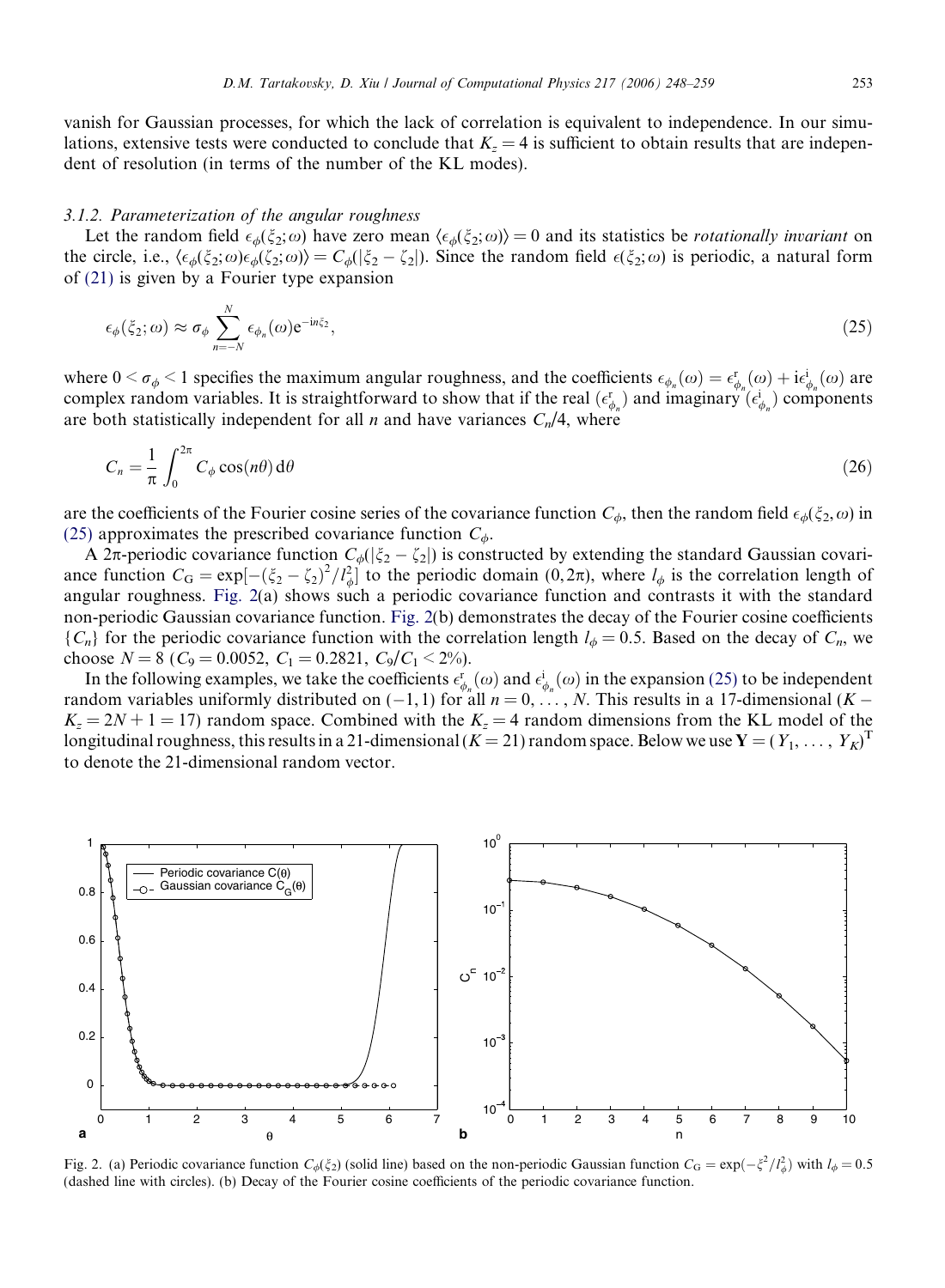#### <span id="page-6-0"></span>3.2. Numerical solutions of the transformed equations

Since the stochastic mapping  $(14)$  is represented by  $(24)$  and  $(25)$  as a function of Y, the metrics terms and the Jacobian corresponding to the coordinate transformation from  $x_d = (r_d, \phi, z_d)$  to  $\xi = (\xi_1, \xi_2, \xi_3)$  become functions of Y as well. For example, the Jacobian takes the form

$$
J(\xi;\omega) \equiv \frac{\partial (r_{\rm d}, \phi, z_{\rm d})}{\partial (\xi_1, \xi_2, \xi_3)} = R_{\rm d}(\xi, \mathbf{Y}).\tag{27}
$$

Hence, according to the Doob–Dynkin lemma [\[27\],](#page-11-0) a solution of the problem [\(15\)–\(18\)](#page-3-0) can be described by the same set of random variables, i.e.,

$$
c_{\rm d}(x_{\rm d}, t_{\rm d}; \omega) = c_{\rm d}(x_{\rm d}, t_{\rm d}; \mathbf{Y}). \tag{28}
$$

To facilitate numerical implementation, we follow the standard practice (e.g.  $[24,26,28]$  and references therein) and assume that random variables  ${Y_k(\omega)}_{k=1}^K$  are mutually independent.

The generalized polynomial chaos (gPC) represents  $c_d$  in (28) as

$$
c_{\mathbf{d}}(x_{\mathbf{d}},t_{\mathbf{d}};\omega) = \sum_{j=1}^{M} a_j(x_{\mathbf{d}},t_{\mathbf{d}}) \Phi_j[\mathbf{Y}(\omega)],\tag{29}
$$

where  $\{\Phi_i\}$  are (multi-dimensional) orthogonal polynomials of the random vector  $Y(\omega)$ , which satisfy the orthogonality relation

$$
\langle \Phi_i \Phi_j \rangle = \langle \Phi_i^2 \rangle \delta_{ij}.\tag{30}
$$

Here  $\delta_{ij}$  is the Kronecker delta, and the ensemble average of  $\Phi_i \Phi_j$  is defined by the inner product

$$
\langle \Phi_i(\mathbf{Y}) \Phi_j(\mathbf{Y}) \rangle = \int \Phi_i(\mathbf{Y}) \Phi_j(\mathbf{Y}) w(\mathbf{Y}) \mathrm{d}\mathbf{Y},\tag{31}
$$

with  $w(Y)$  denoting a weighting function. If P is the order of the polynomials  $\{\Phi_i\}$  that satisfies accuracy requirements, then M, the number of terms in the expansion (29), is defined by  $M = (K + P)!/K!P!$ . There exists a one-to-one correspondence between the type of the orthogonal polynomials  $\{\Phi_i\}$  and the type of the random variable Y. A few types of the gPC corresponding to the commonly used distributions are listed in Table 1 (see [\[29\]](#page-11-0) for a detailed discussion).

Traditional implementations of the gPC relies on a Galerkin procedure and results in stochastic Galerkin algorithms. In these algorithms,  $(29)$  is substituted into  $(10)$ – $(12)$ , and the resulting equations are projected onto each gPC basis to ensure that the truncation errors are orthogonal to the subspace of  $\{\Phi_i\}$ . While the gPC-Galerkin approach was successfully applied to various stochastic problems, e.g. [\[24–26\]](#page-11-0), it often results in a (large) system of coupled equations for each gPC expansion coefficients. This is particularly the case in solving [\(15\)](#page-3-0), where the presence of the metrics terms complicates the direct Galerkin projection.

As an alternative, we adopt a gPC-collocation method, which typically consists of repetitive runs of a deterministic solver on a set of prescribed (deterministic) nodal points, and results in a completely uncoupled system of equations. Hence, its implementation is trivial and parallelization straightforward. The choice of nodal points is critical. While in one random dimension the choices are abundant (e.g. quadrature points of orthogonal polynomials), the problem becomes much more challenging in multiple dimensions. Indeed,

Table 1 Correspondence between the type of the gPC and the underlying random variables

| Random variable Y | gPC basis $\{\phi(Y)\}\$ | Support                       |
|-------------------|--------------------------|-------------------------------|
| Gaussian          | Hermite                  | $(-\infty,\infty)$            |
| $^{\circ}$        | Laguerre                 | $[0,\infty)$                  |
| $\beta$           | Jacobi                   | $[a,b], b > a \in \mathbb{R}$ |
| Uniform           | Legendre                 | $[a,b], b > a \in \mathbb{R}$ |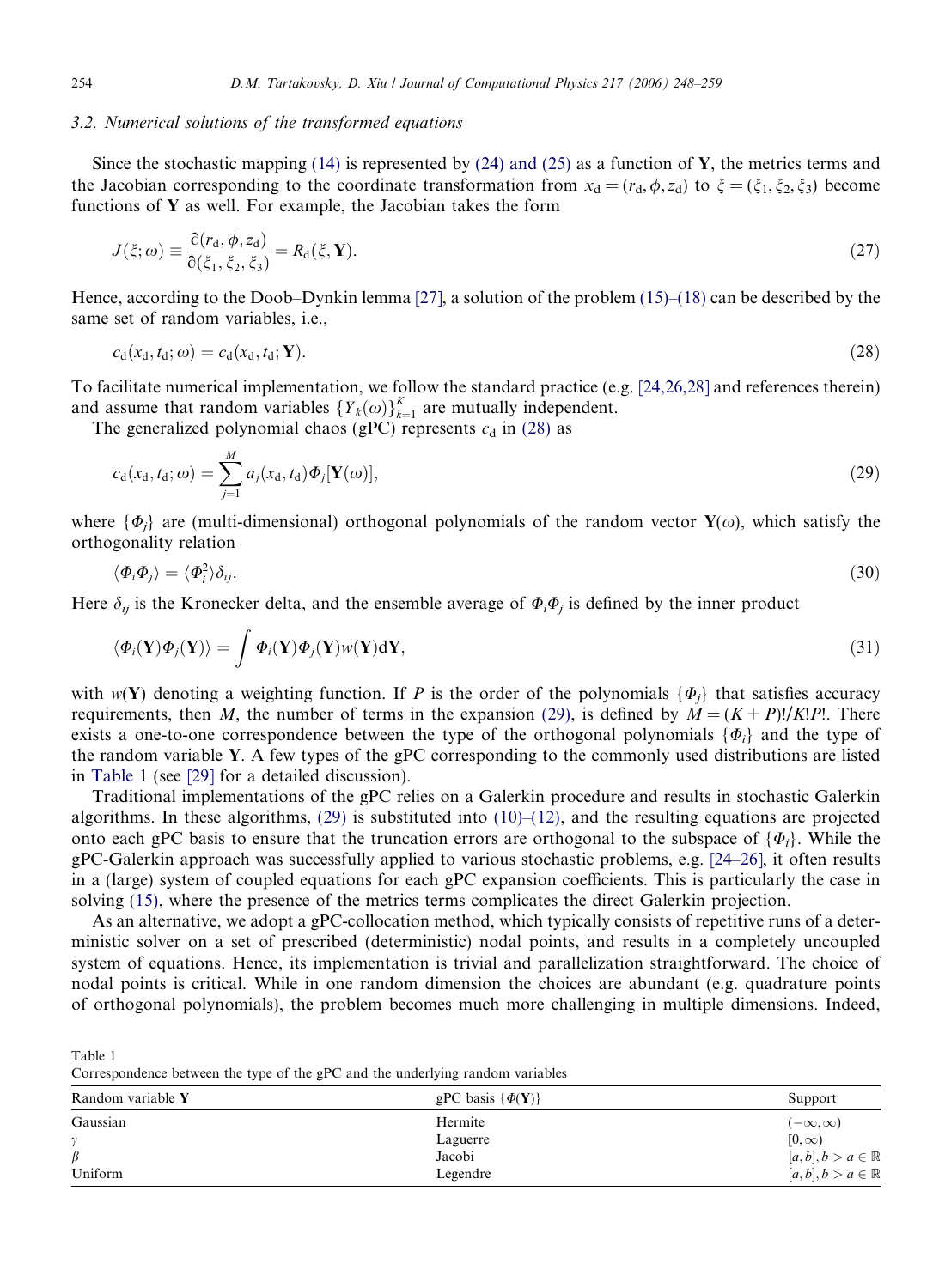<span id="page-7-0"></span>construction of the tensor product becomes unfeasible, since the total number of nodes in a K-dimensional space is  $m<sup>K</sup>$  (where m is the number nodes used in one dimension) grows fast for  $K \gg 1$ .

We use the approach proposed in [\[30\],](#page-11-0) where the Smolyak sparse grid is used as nodal points. It has been shown in [\[30\]](#page-11-0) that such a method is highly efficient for (nonlinear) stochastic differential equations. The gPCcollocational approach retains many properties of the high-order polynomial approximation of gPC-Galerkin, and the total number of nodes grows weakly with respect to the number of random dimensions. For large dimensions  $K \gg 1$ , the number of nodes scales as  $2^P M = 2^P (K + P)! / K! P!$ , where P is the polynomial order. The factor  $2^P$  is independent of the dimension K, and therefore the nodal set can be regarded as "optimal". A detailed description of the stochastic collocation method, including its error estimate and numerical properties, can be found in [\[30\]](#page-11-0).

## 4. Simulation results

The quantity most readily measured and analyzed in the laboratory setting is the concentration averaged over a cross-section in the tube  $A(z_d; \omega)$ ,

$$
c_{\rm av}(z_{\rm d}, t_{\rm d}; \omega) = \frac{1}{A} \int_0^{2\pi} \int_0^{R_{\rm d}} c_{\rm d} r_{\rm d} d r_{\rm d} d \phi, \quad A(z_{\rm d}; \omega) = \frac{1}{2} \int_0^{2\pi} R_{\rm d}^2 d \phi.
$$
 (32)

In the transformed coordinate system (32) is given by

$$
c_{\rm av}(\xi_3, t_{\rm d}; \omega) = \frac{1}{A} \int_0^{2\pi} R_{\rm d} \int_0^1 c_{\rm d} \xi_1 \, d\xi_1 \, d\xi_2, \quad A(\xi_3; \omega) = \frac{1}{2} \int_0^{2\pi} R_{\rm d}^2 \, d\xi_2. \tag{33}
$$

In all simulations, we set the Peclet number  $Pe = 50$ . Spatial discretizations are the Fourier collocation in the angular direction and the fourth-order central difference in the remaining two directions. The second-order Crank–Nicolson scheme is used as a temporal scheme. Spatial and temporal steps are chosen based on extensive numerical tests that guarantee that solutions are resolution independent. In the analysis below, we focus on the transitional regime, i.e., on the early time ( $t_d \le 2.5$ ) behavior of the concentration  $c_d$  in the region close to the inlet  $(0 \le z_d \le 2)$ .

Fig. 3 shows the first two ensemble moments of the concentration  $c_{av}(z_d, t_d)$ , i.e., its mean and standard deviation (STD). The mean concentration profile remains practically unchanged for the degree of roughness varying between 0% and 5% of the tube's radius. This leads to a conclusion that, for this degree of roughness, the roughness-induced dispersion of a passive scalar can neglected if one is interested in the mean behavior alone. However, as we demonstrate below, roughness is important for uncertainty quantification.



Fig. 3. The mean (a) and standard deviation (b) of the concentration, computed with the generalized polynomial chaos expansion. The roughness parameters are  $\sigma_{\phi} = 2\%$  and  $\sigma_{z} = 5\%$ .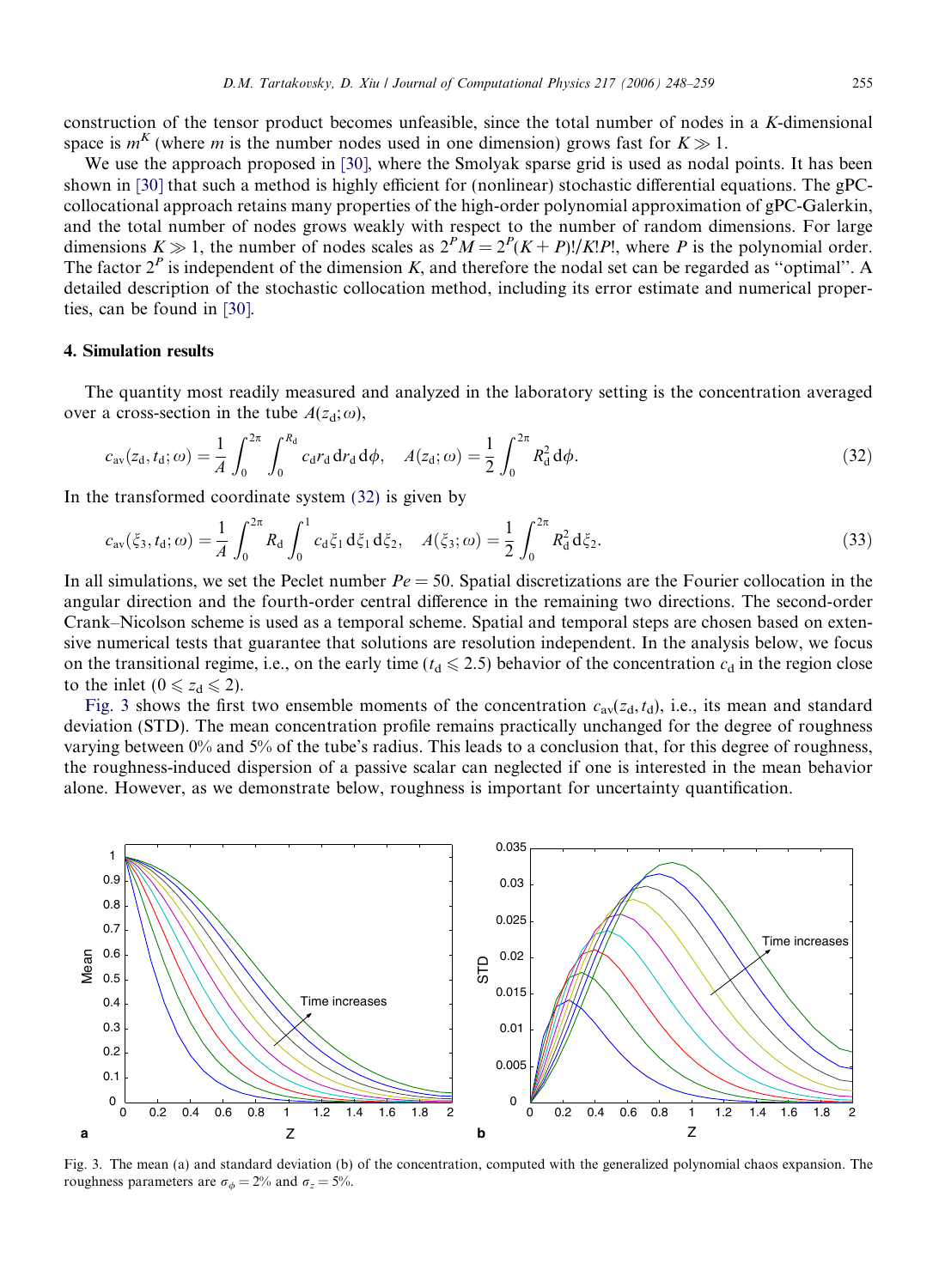The STD shown in [Fig. 3\(](#page-7-0)b) allows one to estimate the uncertainty associated with the prediction of concentration dynamics in [Fig. 3](#page-7-0)(a). Deterministic boundary and initial conditions [\(11\) and \(12\)](#page-3-0) imply the precise knowledge of both the concentration profile  $c_d$  at time  $t_d$  and its value at the inlet  $z_d = 0$  for all  $t_d \ge 0$ . As one would expect, the predictive uncertainty increases with time and the distance from the inlet. These results are visualized in Fig. 4.

To ascertain the errors introduced by our numerical procedure, we compare in Fig. 5 the standard deviation (STD) computed by means of the generalized polynomial chaos (gPC) with that computed by means of Monte Carlo simulations (MCS). The two approaches give qualitatively similar uncertainty estimates (as expressed by STD). The difference between the two solutions decreases with the number of Monte Carlo realizations.

As observed earlier, the mild roughness ( $\leq 5\%$ ) of a tube's surface does not affect the mean behavior of a passive scalar. However, it has a pronounced effect on uncertainty quantification. [Fig. 6,](#page-9-0) on which three families of the STD curves corresponding to different  $\sigma_{\phi}$  and  $\sigma_{z}$  are shown, demonstrates this effect. As should be expected, the increase in the surface roughness (i.e., in  $\sigma_{\phi}$  and  $\sigma_{z}$ ) leads to the increase in predictive



Fig. 4. Prediction of the time evolution of concentration with the corresponding error bars. The roughness parameters are  $\sigma_{\phi} = 2\%$  and  $\sigma_z = 5\%$ .



Fig. 5. The STD profiles computed with the generalized polynomial chaos (solid lines) and with 100 (dashed lines) and 500 (dash-dotted lines) realizations of Monte Carlo simulations. The roughness parameters are  $\sigma_{\phi} = 2\%$  and  $\sigma_{z} = 5\%$ .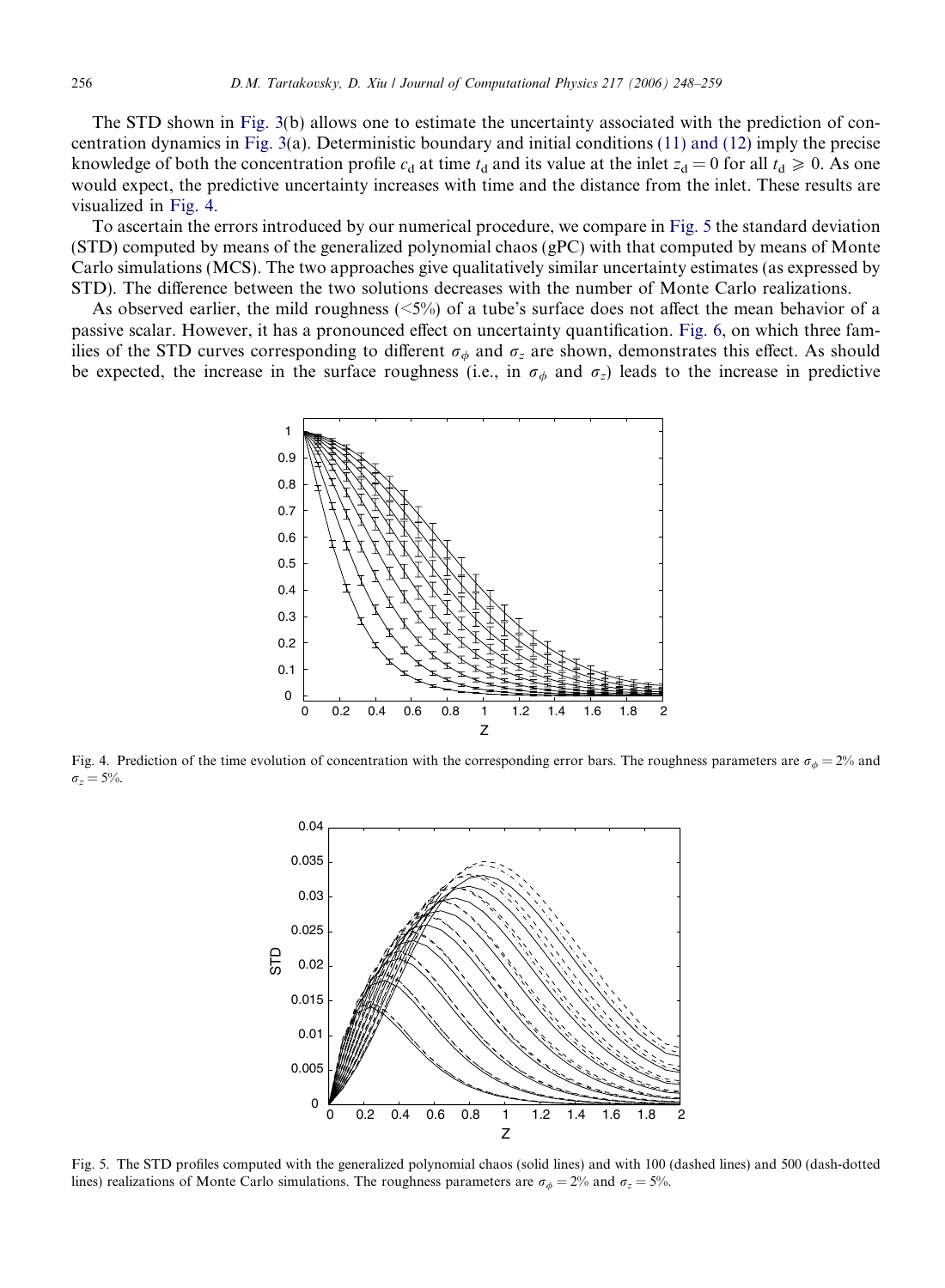<span id="page-9-0"></span>

Fig. 6. Families of the STD profiles corresponding to several degrees of roughness:  $\sigma_{\phi} = 1$ % and  $\sigma_{z} = 1$ % (solid lines),  $\sigma_{\phi} = 1$ % and  $\sigma_z = 5\%$  (dashed lines), and  $\sigma_{\phi} = 5\%$ ,  $\sigma_z = 1\%$  (dash-dotted lines).



Fig. 7. Relative effect of uncertainty in angular and longitudinal roughness. The first set of the STD profiles corresponds to a fixed  $\sigma_{\phi} = 1\%$  and several values  $\sigma_z$ , i.e.,  $\sigma_z = 1\%$  (solid lines), to  $\sigma_z = 2\%$  (dashed lines) and  $\sigma_z = 5\%$  (dash-dotted lines). The second set of the STD profiles corresponds to a fixed  $\sigma_z = 1\%$  and several values  $\sigma_{\phi}$ , i.e.,  $\sigma_{\phi} = 1\%$  (solid lines), to  $\sigma_{\phi} = 2\%$  (dashed lines) and  $\sigma_{\phi} = 5\%$ (dash-dotted lines).

uncertainty. The uncertain angular roughness ( $\sigma_{\phi}$ ) contributes more to predictive uncertainty than the uncertain longitudinal roughness does. The latter point is elucidated further in Fig. 7.

## 5. Summary

We used the computational framework of Xiu and Tartakovsky [\[14\]](#page-11-0) to predict transport of a conservative scalar in a tube, whose rough surface is under-specified by data and is modeled as a random field. A key component of this approach is the use of stochastic mappings to transform the original problem into a (better understood) problem of stochastic equations in deterministic domains. While our previous analysis [\[14\]](#page-11-0) relied on a mapping defined by numerical solutions of the Laplace equations, here we propose and implement an analytical mapping. Another key difference is that here we use the mean domain (a cylinder in the case of a tube) as a mapping target, rather than a canonical domain (such as a square) used in [\[14\]](#page-11-0).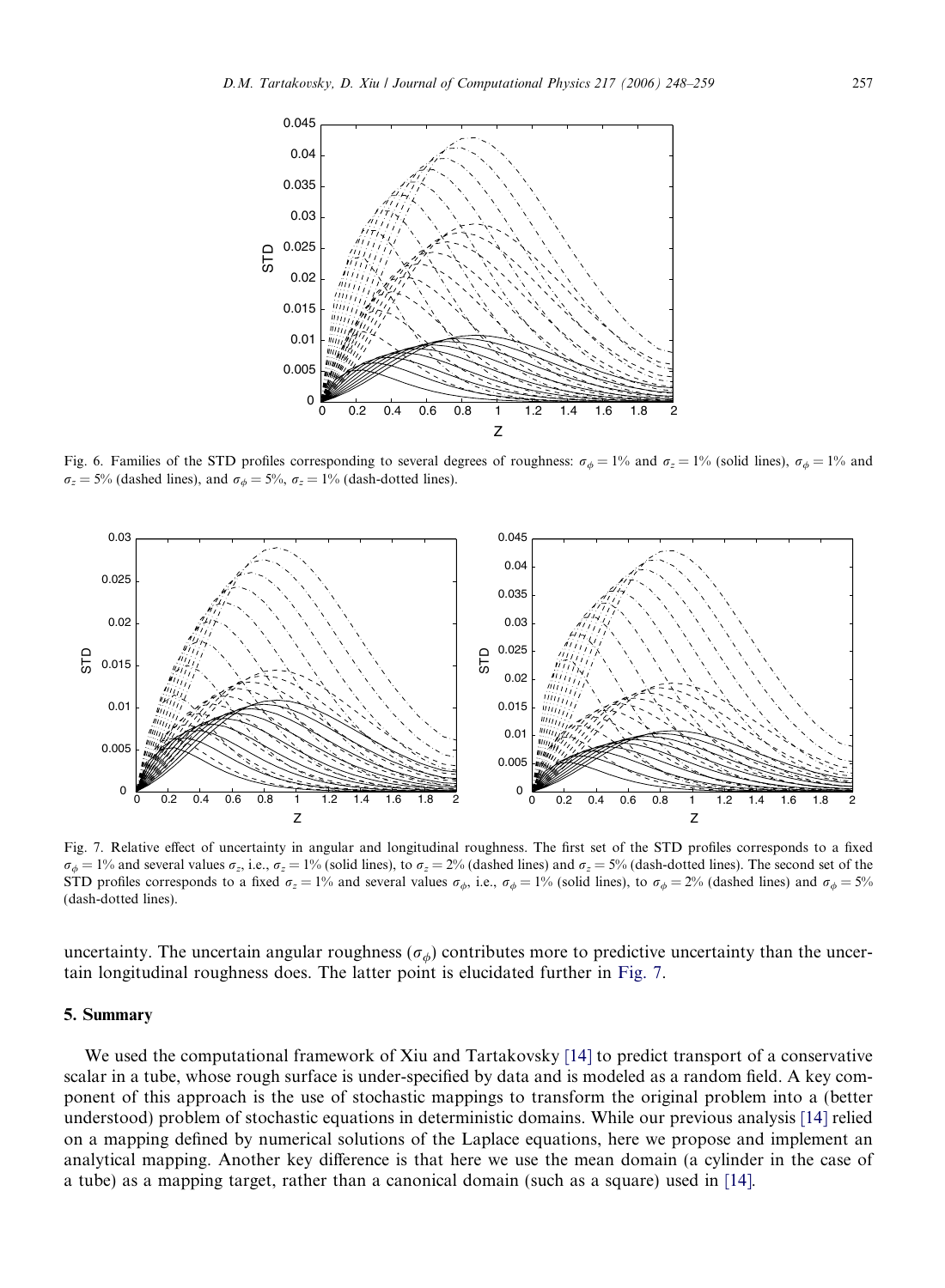This random mapping enables us to apply the existing numerical methods for the resulting transformed stochastic equations in fixed domains. Here we used the generalized polynomial chaos expansions, although we emphasize that other suitable techniques can be used. The analytical nature of the proposed stochastic mapping enabled us to consider a transient three-dimensional advection–diffusion equation. We found that

- The effects of low to moderate roughness (the normalized standard deviation of the surface roughness below 5%) on mean dispersion of a passive scalar are negligible.
- The predictive uncertainty increases with time. Its maximum propagates away from the inlet, where concentration is fixed and deterministic.
- The effects of the angular roughness (roughness in the  $\phi$  direction) are more prominent than those of the axial roughness (roughness in the z direction).

It remains to investigate the effects of more severe degrees of roughness. The challenges involved are both computational and conceptual:

- A more realistic description of the roughness, which replaces [\(19\)](#page-4-0) with a fully two-dimensional random field representation of a tube's surface  $R(z,\phi;\omega)$ .
- The surface roughness, whose standard deviation significantly exceeds 5% and exhibits short correlation lengths, increases the number of terms in the generalized polynomial chaos expansion, thus increasing the computational burden.
- Under conditions of severe roughness, the validity of the lubrication approximation [\(8\)](#page-2-0) might break down. This will necessitate a numerical solution of a system of Stokes' and advection–diffusion equations.

#### Acknowledgments

The work of the first author was performed at Los Alamos National Laboratory (LA-UR-04-5497) under the auspices of the National Nuclear Security Agency of US Department of Energy under contract W-7405- ENG-36. It was supported in part by the US Department of Energy under the DOE/BES Program in the Applied Mathematical Sciences, Contract KC-07-01-01, and in part by the LDRD Program at Los Alamos National Laboratory.

## Appendix A. Stochastic domain mapping

Consider a transformation of coordinates  $(r, \phi, z) \rightarrow (\tilde{r}, \tilde{\phi}, \tilde{z})$  such that  $r = f_r(\tilde{r}, \tilde{\phi}, \tilde{z}) \equiv R(\tilde{\phi}, \tilde{z})\tilde{r}$ ,  $\phi =$  $f_{\phi}(\tilde{r}, \tilde{\phi}, \tilde{z}) \equiv \tilde{\phi}$  and  $z = f_z(\tilde{r}, \tilde{\phi}, \tilde{z}) \equiv \tilde{z}$ . The corresponding diagonal metric tensor is  $g_{ii} = g_{ii}\delta_{ii}$ , where  $\delta_{ii}$  is the Kronecker delta. Since  $x = \tilde{r}R(\tilde{\phi}, \tilde{z})\cos \tilde{\phi}$ ,  $y = \tilde{r}R(\tilde{\phi}, \tilde{z})\sin \tilde{\phi}$  and  $z = \tilde{z}$ , the scale factors are given by

$$
h_r \equiv h_{ii} = \sqrt{g_{ii}} = \sqrt{\left(\frac{\partial x}{\partial \tilde{r}}\right)^2 + \left(\frac{\partial y}{\partial \tilde{r}}\right)^2 + \left(\frac{\partial z}{\partial \tilde{r}}\right)^2} = R(\tilde{\phi}, \tilde{z}),\tag{A.1}
$$

$$
h_{\phi} \equiv h_{22} = \sqrt{g_{22}} = \sqrt{\left(\frac{\partial x}{\partial \tilde{\phi}}\right)^2 + \left(\frac{\partial y}{\partial \tilde{\phi}}\right)^2 + \left(\frac{\partial z}{\partial \tilde{\phi}}\right)^2} = \tilde{r}\sqrt{\left(\frac{\partial \epsilon}{\partial \tilde{\phi}}\right)^2 + R^2},\tag{A.2}
$$

and

$$
h_z \equiv h_{22} = \sqrt{g_{22}} = \sqrt{\left(\frac{\partial x}{\partial \tilde{z}}\right)^2 + \left(\frac{\partial y}{\partial \tilde{z}}\right)^2 + \left(\frac{\partial z}{\partial \tilde{z}}\right)^2} = \sqrt{\tilde{r}^2 \left(\frac{\partial \epsilon}{\partial \tilde{z}}\right)^2 + 1}.
$$
 (A.3)

In the new coordinate system  $(\tilde{r}, \phi, \tilde{z})$ , the gradient and Laplacian operators are given by

$$
\nabla = \tilde{\mathbf{r}} \frac{1}{h_r} \frac{\partial}{\partial \tilde{r}} + \tilde{\phi} \frac{1}{h_{\phi}} \frac{\partial}{\partial \tilde{\phi}} + \tilde{\mathbf{z}} \frac{1}{h_z} \frac{\partial}{\partial \tilde{z}}
$$
(A.4)